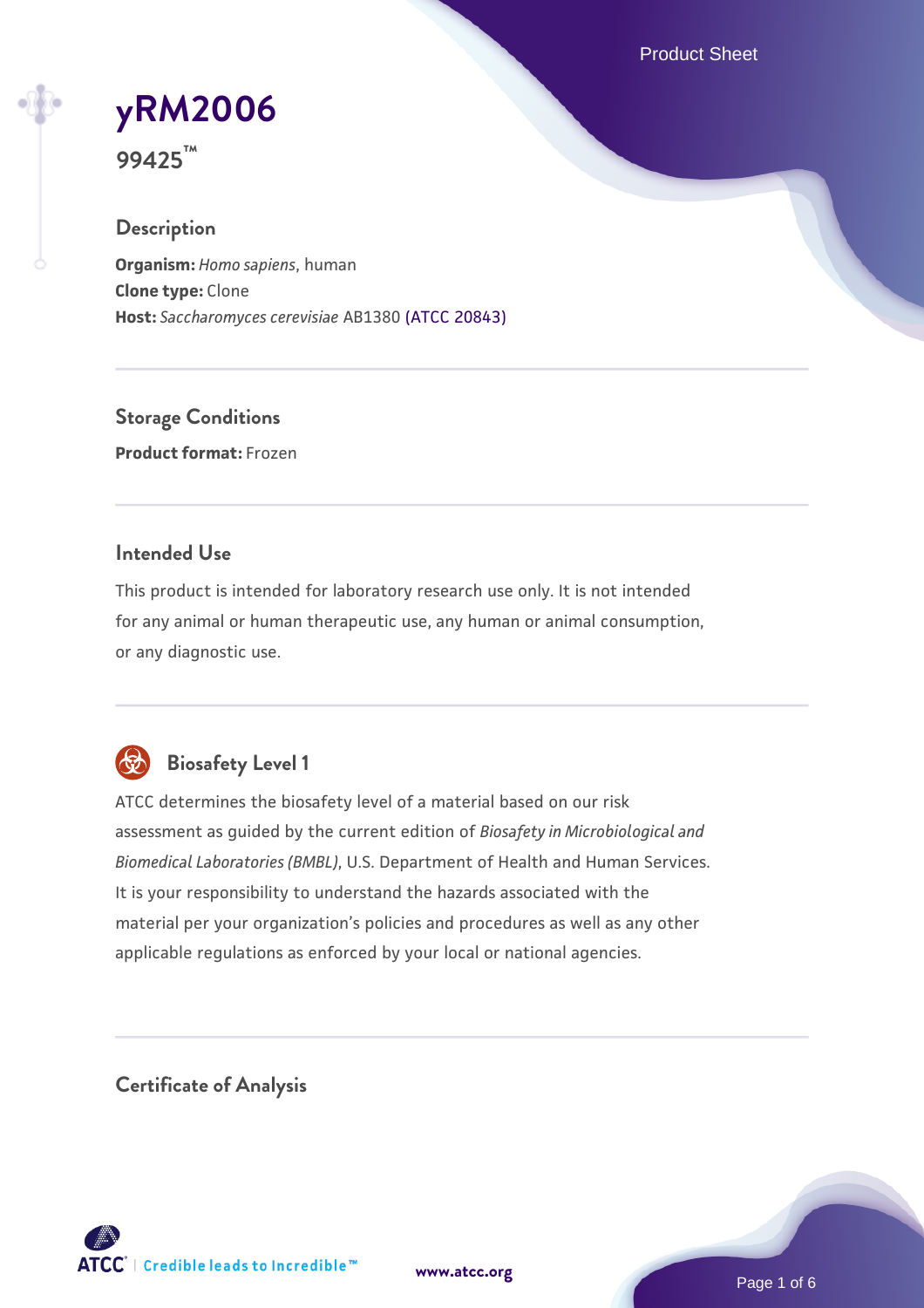For batch-specific test results, refer to the applicable certificate of analysis that can be found at www.atcc.org.

#### **Insert Information**

**Insert size (kb):** 200 **Type of DNA:** genomic **Insert source:** leukocyte **Insert tissue:** leukocyte **Insert information:** DESCRIPTION OF INSERT COMPONENT: Genomic copy number: unique Cross references: DNA Seq. Acc.: Z27502 DNA Seq. Acc.: Z27503 DNA Seq. Acc.: Z27504 DNA Seq. Acc.: Z27505 DNA Seq. Acc.: Z27506 DNA Seq. Acc.: Z27507 DNA Seq. Acc.: Z27508 DNA Seq. Acc.: Z27509 DNA Seq. Acc.: Z27510 DNA Seq. Acc.: Z29986 **Genome:** Homo sapiens **Chromosome:** 14 14 q32.33; 14 q32.3; 14 q32.3-qter **Gene name:** immunoglobulin heavy polypeptide, variable region (cluster); DNA Segment, single copy; DNA Segment, repetitive (telomere) **Gene product:** immunoglobulin heavy-chain variable region [IGHV@] **Gene symbol:** IGHV@; D14S308 **Contains complete coding sequence:** No **Insert end:** EcoRI

# **Vector Information Construct size (kb):** 210.0

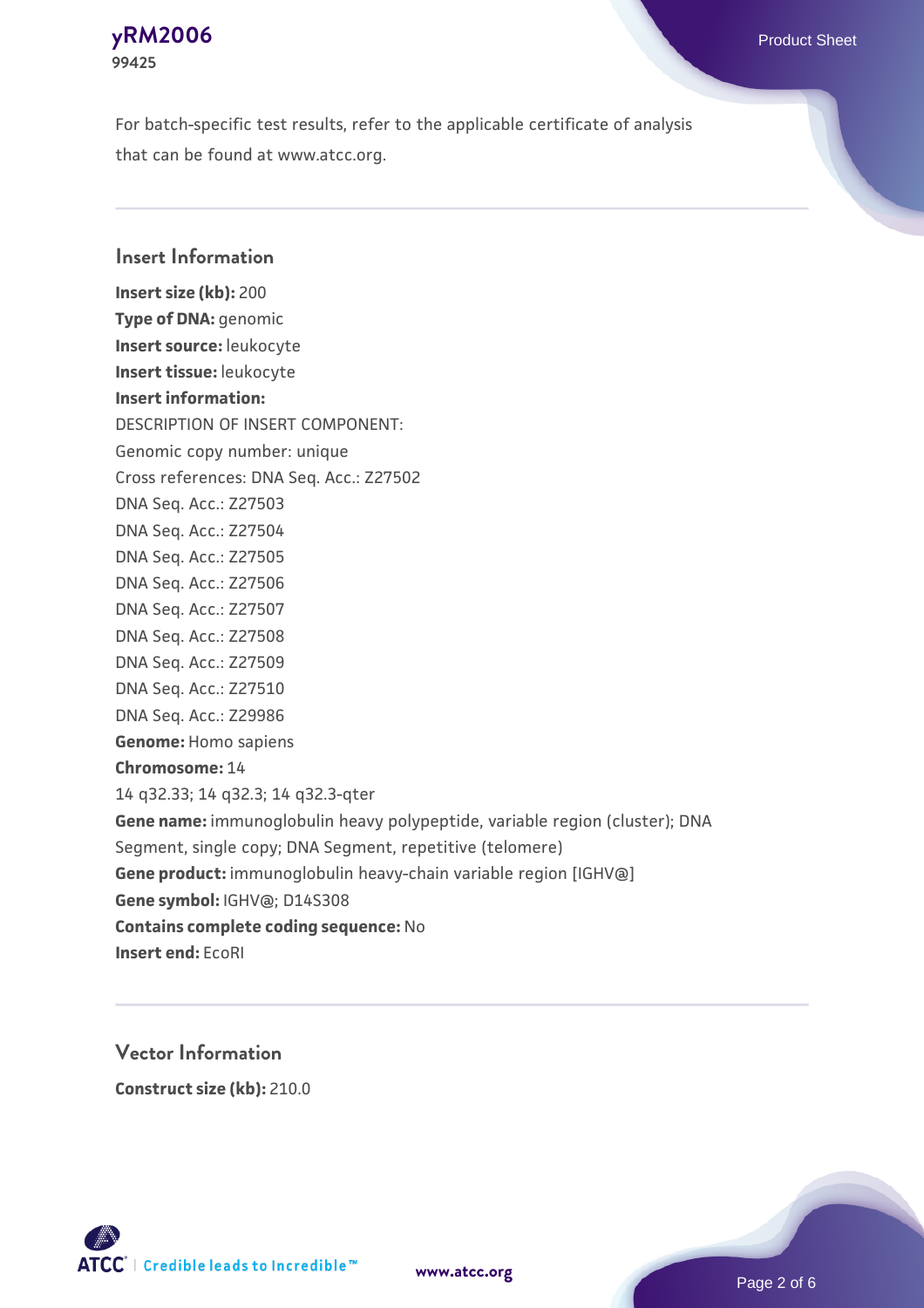**Intact vector size:** 9.000 **Vector name:** pTYAC1 **Type of vector:** YAC **Host range:** *Saccharomyces cerevisiae*; *Escherichia coli* **Vector end:** EcoRI **Vector information:** other: telomere, Tetrahymena, <- **Centromere:** CEN4 **Cloning sites:** EcoRI **Markers:** ampR; URA3 **Replicon:** ARS1; pMB1 **Restriction sites:** EcoRI

### **Growth Conditions**

**Temperature:** 30°C

#### **Notes**

Contains sequences encoding V(H)2-1, 4-4, and 5-1. - Nat. Genet. 7: 162-168, 1994

Most of the insert sequence is also available in cosmid clones: yIgH6c1-5, 9-10, 14, 18, and 19 (ATCC 99450, 99452, 99454, 99456, 99472, 99458, 99460, 99462, 99464, 99466, respectively). - Nat. Genet. 7: 162-168, 1994

#### **Material Citation**

If use of this material results in a scientific publication, please cite the material in the following manner: yRM2006 (ATCC 99425)

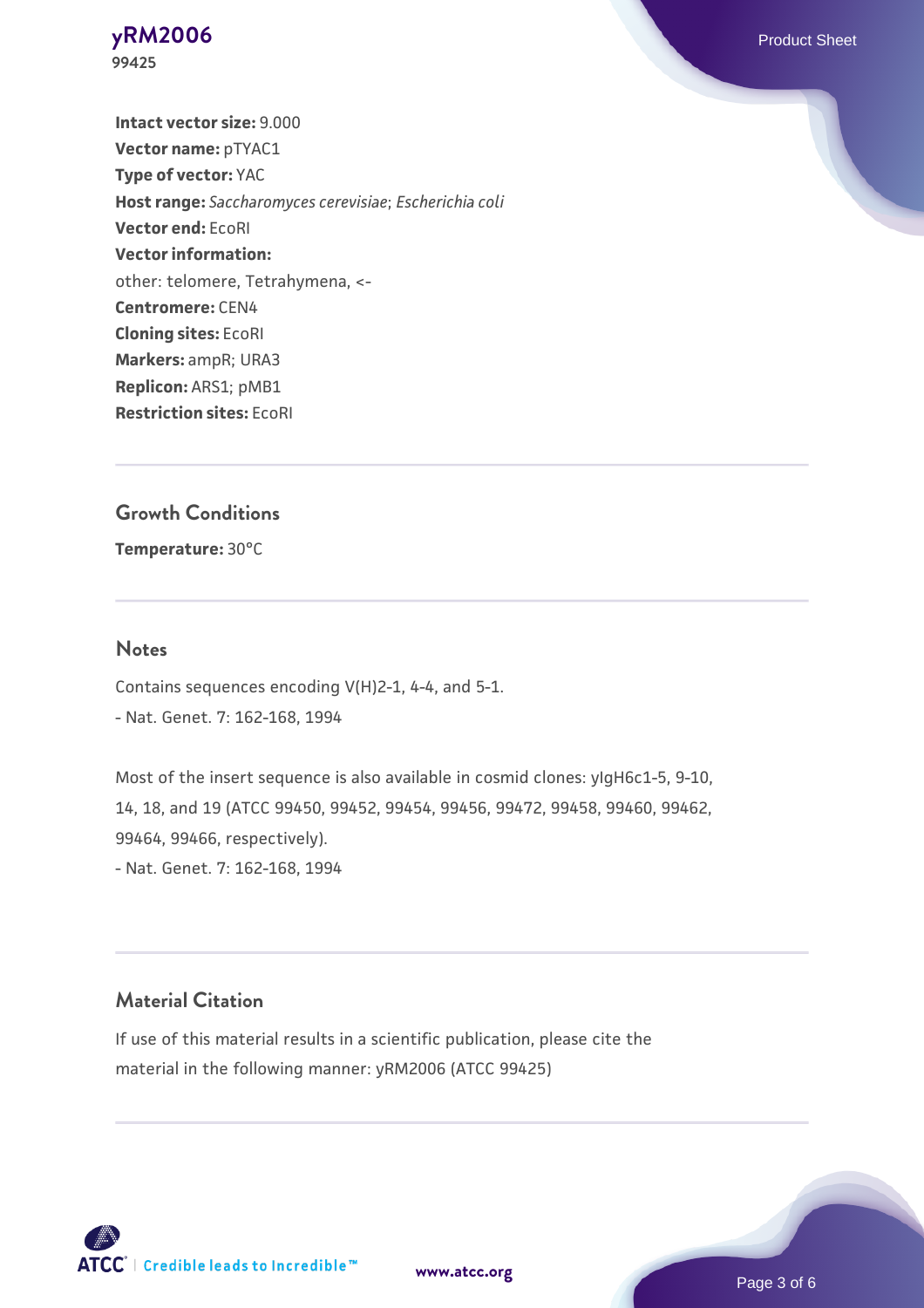# **References**

References and other information relating to this material are available at www.atcc.org.

# **Warranty**

The product is provided 'AS IS' and the viability of ATCC® products is warranted for 30 days from the date of shipment, provided that the customer has stored and handled the product according to the information included on the product information sheet, website, and Certificate of Analysis. For living cultures, ATCC lists the media formulation and reagents that have been found to be effective for the product. While other unspecified media and reagents may also produce satisfactory results, a change in the ATCC and/or depositor-recommended protocols may affect the recovery, growth, and/or function of the product. If an alternative medium formulation or reagent is used, the ATCC warranty for viability is no longer valid. Except as expressly set forth herein, no other warranties of any kind are provided, express or implied, including, but not limited to, any implied warranties of merchantability, fitness for a particular purpose, manufacture according to cGMP standards, typicality, safety, accuracy, and/or noninfringement.

# **Disclaimers**

This product is intended for laboratory research use only. It is not intended for any animal or human therapeutic use, any human or animal consumption, or any diagnostic use. Any proposed commercial use is prohibited without a license from ATCC.

While ATCC uses reasonable efforts to include accurate and up-to-date information on this product sheet, ATCC makes no warranties or representations as to its accuracy. Citations from scientific literature and



**[www.atcc.org](http://www.atcc.org)**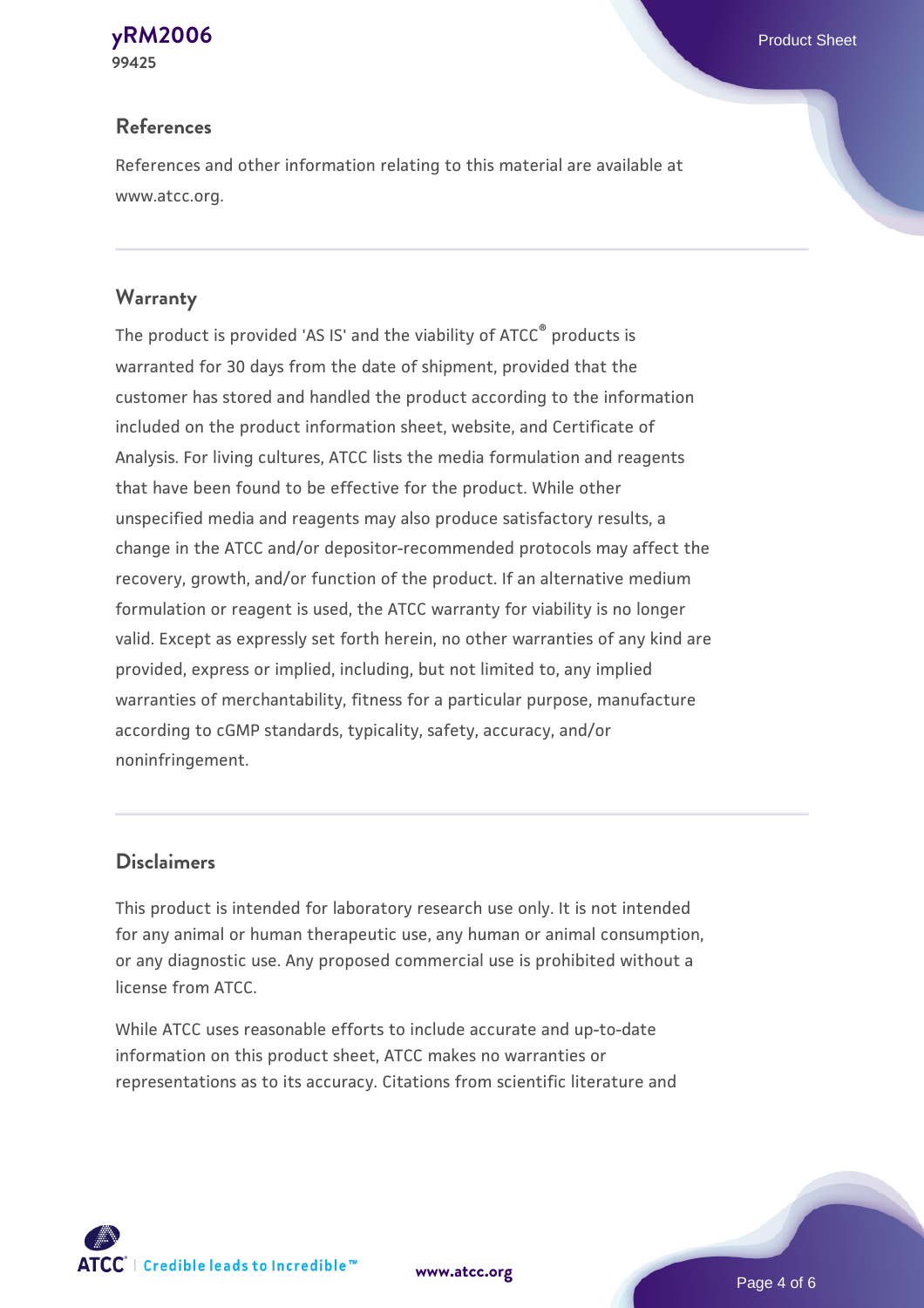patents are provided for informational purposes only. ATCC does not warrant that such information has been confirmed to be accurate or complete and the customer bears the sole responsibility of confirming the accuracy and completeness of any such information.

This product is sent on the condition that the customer is responsible for and assumes all risk and responsibility in connection with the receipt, handling, storage, disposal, and use of the ATCC product including without limitation taking all appropriate safety and handling precautions to minimize health or environmental risk. As a condition of receiving the material, the customer agrees that any activity undertaken with the ATCC product and any progeny or modifications will be conducted in compliance with all applicable laws, regulations, and guidelines. This product is provided 'AS IS' with no representations or warranties whatsoever except as expressly set forth herein and in no event shall ATCC, its parents, subsidiaries, directors, officers, agents, employees, assigns, successors, and affiliates be liable for indirect, special, incidental, or consequential damages of any kind in connection with or arising out of the customer's use of the product. While reasonable effort is made to ensure authenticity and reliability of materials on deposit, ATCC is not liable for damages arising from the misidentification or misrepresentation of such materials.

Please see the material transfer agreement (MTA) for further details regarding the use of this product. The MTA is available at www.atcc.org.

#### **Copyright and Trademark Information**

© ATCC 2021. All rights reserved. ATCC is a registered trademark of the American Type Culture Collection.

#### **Revision**

This information on this document was last updated on 2021-05-19